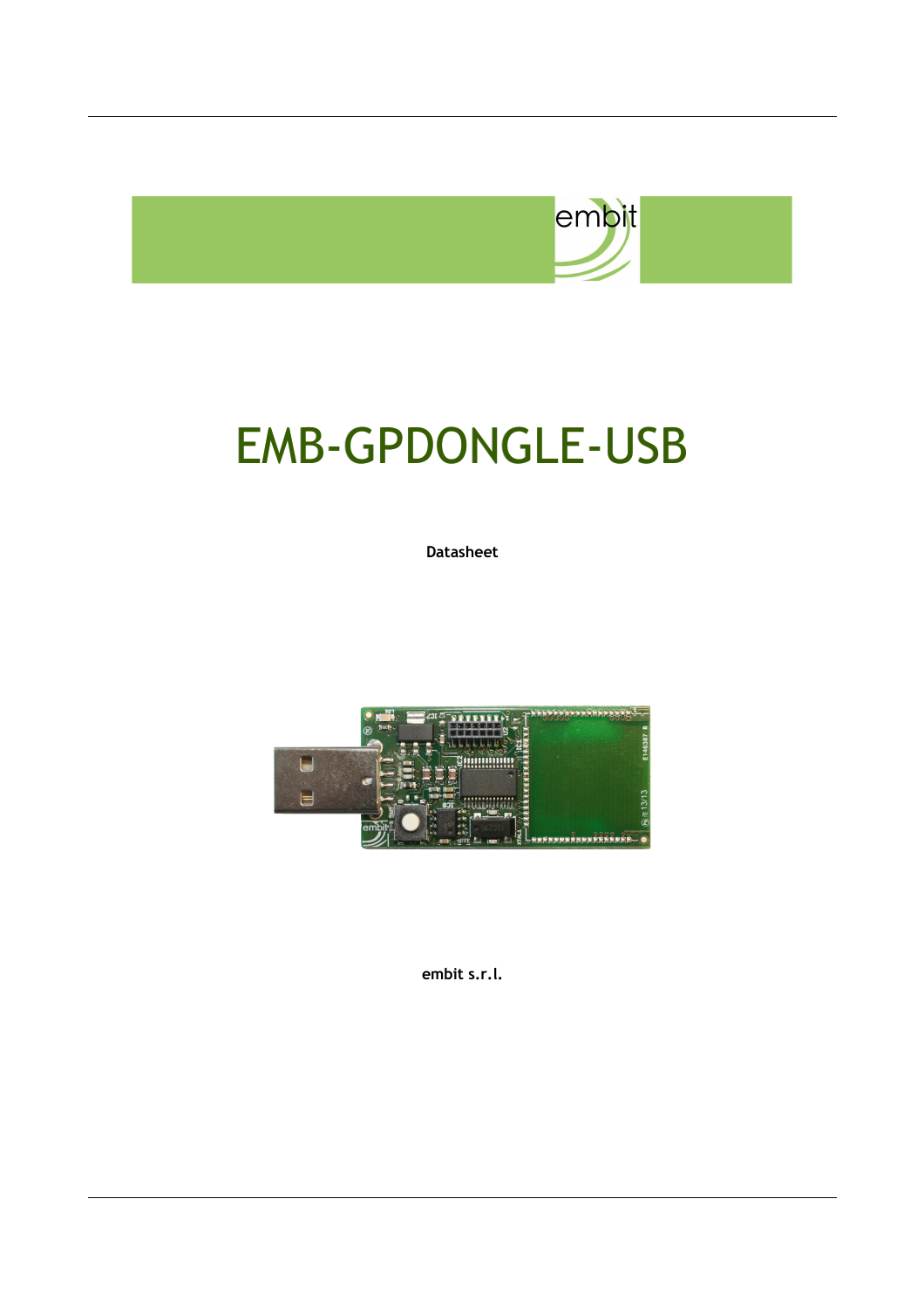# **Document information**

#### **Versions & Revisions**

| Version | Date       | Author      | <b>Comments</b> |
|---------|------------|-------------|-----------------|
| 1.0     | 01/10/2013 | F. Montorsi | Initial version |
|         |            |             |                 |
|         |            |             |                 |
|         |            |             |                 |
|         |            |             |                 |
|         |            |             |                 |

#### **References**

| Ref | Version | Date | Author | <b>Title</b> |
|-----|---------|------|--------|--------------|
|     |         |      |        |              |
|     |         |      |        |              |
|     |         |      |        |              |
|     |         |      |        |              |
|     |         |      |        |              |
|     |         |      |        |              |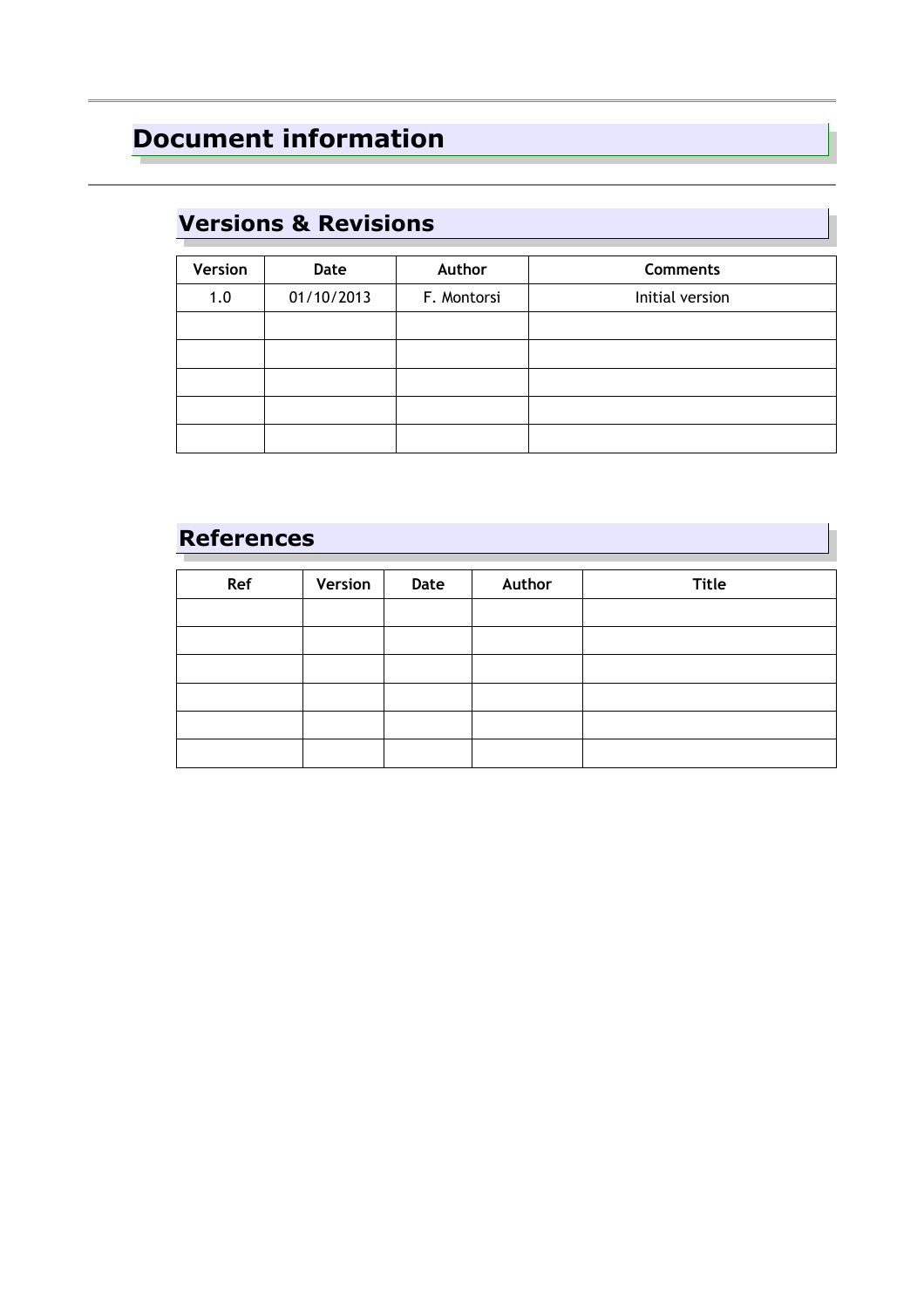# **Index**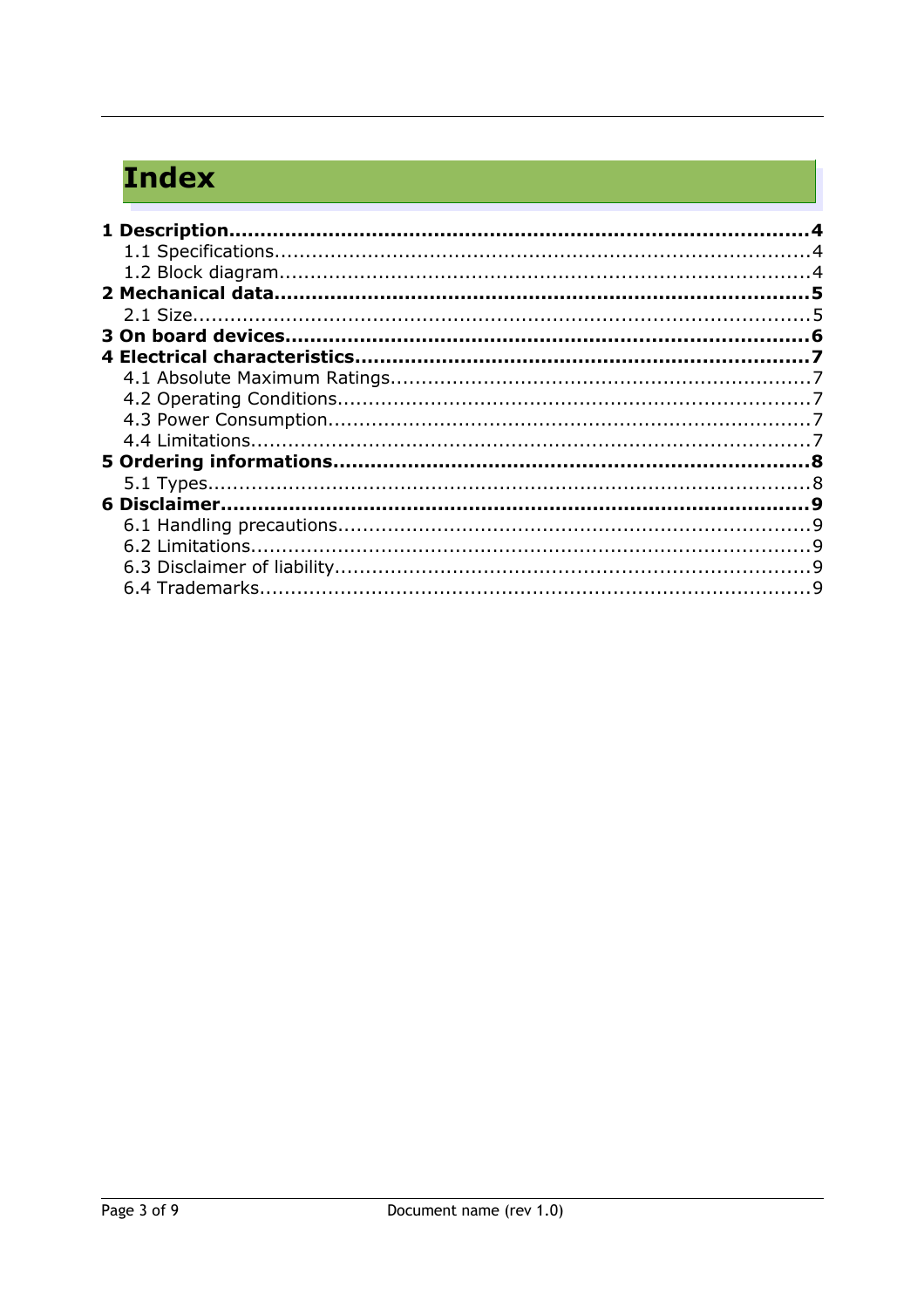## <span id="page-3-0"></span>**1 Description**

**EMB-GPDONGLE-USB** is a USB dongle developed by **embit** to allow customers to quickly get started with embit wireless modules. The **EMB-GPDONGLE-USB** is a generic USB dongle that can host any embit module (since they all employ the same form factor); the embit wireless module to use with the **EMB-GPDONGLE-USB** can be soldered on the available pads in a few minutes. Connecting the USB dongle to an host device (e.g., a notebook) allows to immediately communicate and transfer data with the embit wireless module soldered on the **EMB-GPDONGLE-USB**, and, through that module, over-the-air data can be transmitted and received.

**EMB-GPDONGLE-USB** includes one LED and a push button that connect with the embit wireless module and allow to create a basic user interface. The dongle also mounts (optionally) a 256Kbit SPI EEPROM memory, to allow the embit wireless module to store nonvolatile data off-module. Regarding the connectors, the **EMB-GPDONGLE-USB** comes with an USB connector and an embit programmer connector. Finally, the power supply conditioning chain is integrated on the USB dongle.

#### <span id="page-3-1"></span>**1.1 Specifications**

- USB 2.0 certified full speed transceiver (12 Mbps)
- USB type A connector
- embit programming interface (to program the module)
- 1 LED and 1 switch (to interact with the module)
- 32 kHz crystal (to allow accurate sleep modes in certain embit wireless modules)
- <span id="page-3-2"></span>• 256Kbit SPI EEPROM memory (optional)

# **1.2 Block diagram**



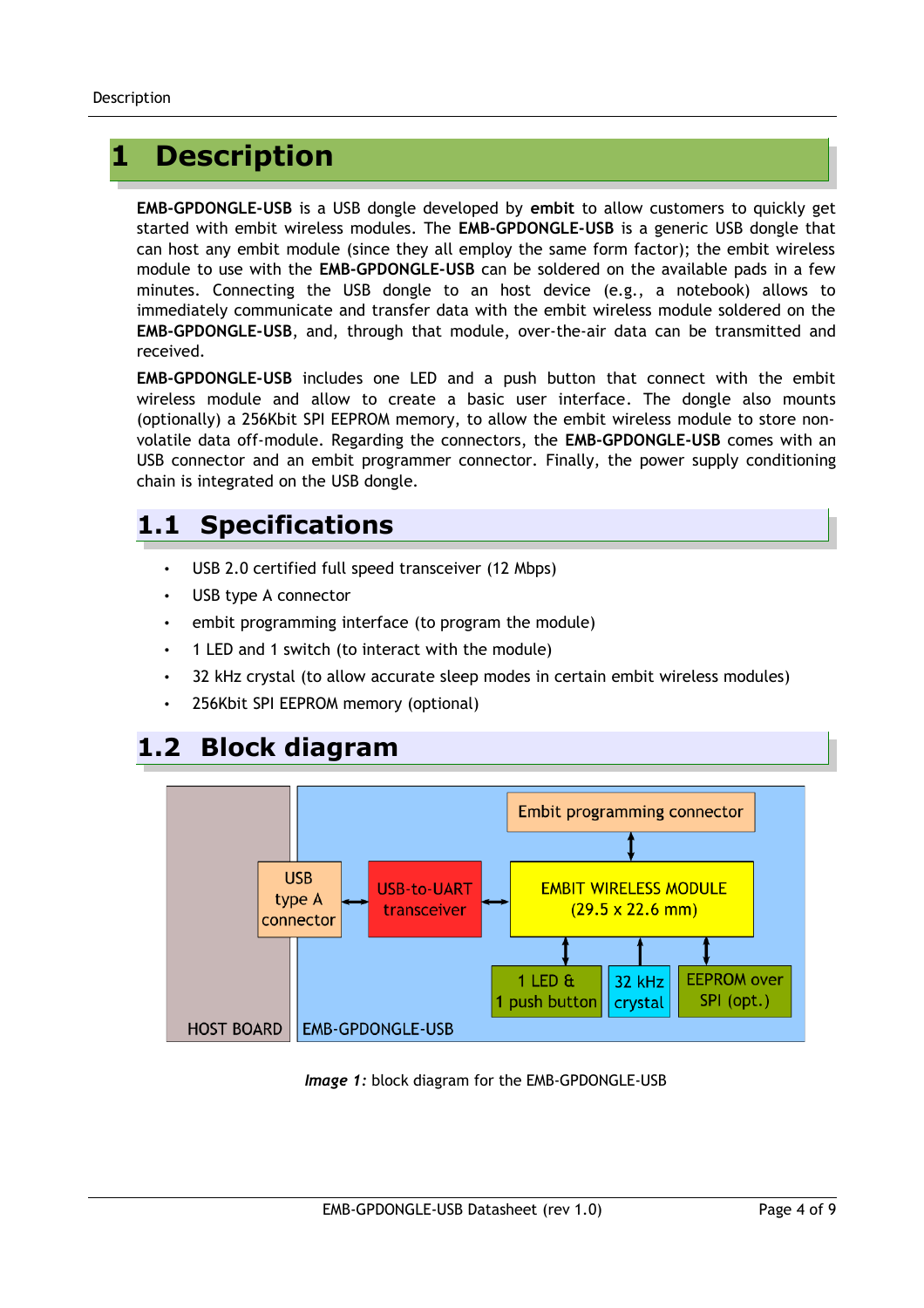# <span id="page-4-0"></span>**2 Mechanical data**

#### <span id="page-4-1"></span>**2.1 Size**

The mechanical dimensions of the **EMB-GPDONGLE-USB** are 52.30 x 25.50 mm. The thickness is 7.0 mm, CAN Shield, USB connector and programming interface included.



*Image 8: Outline*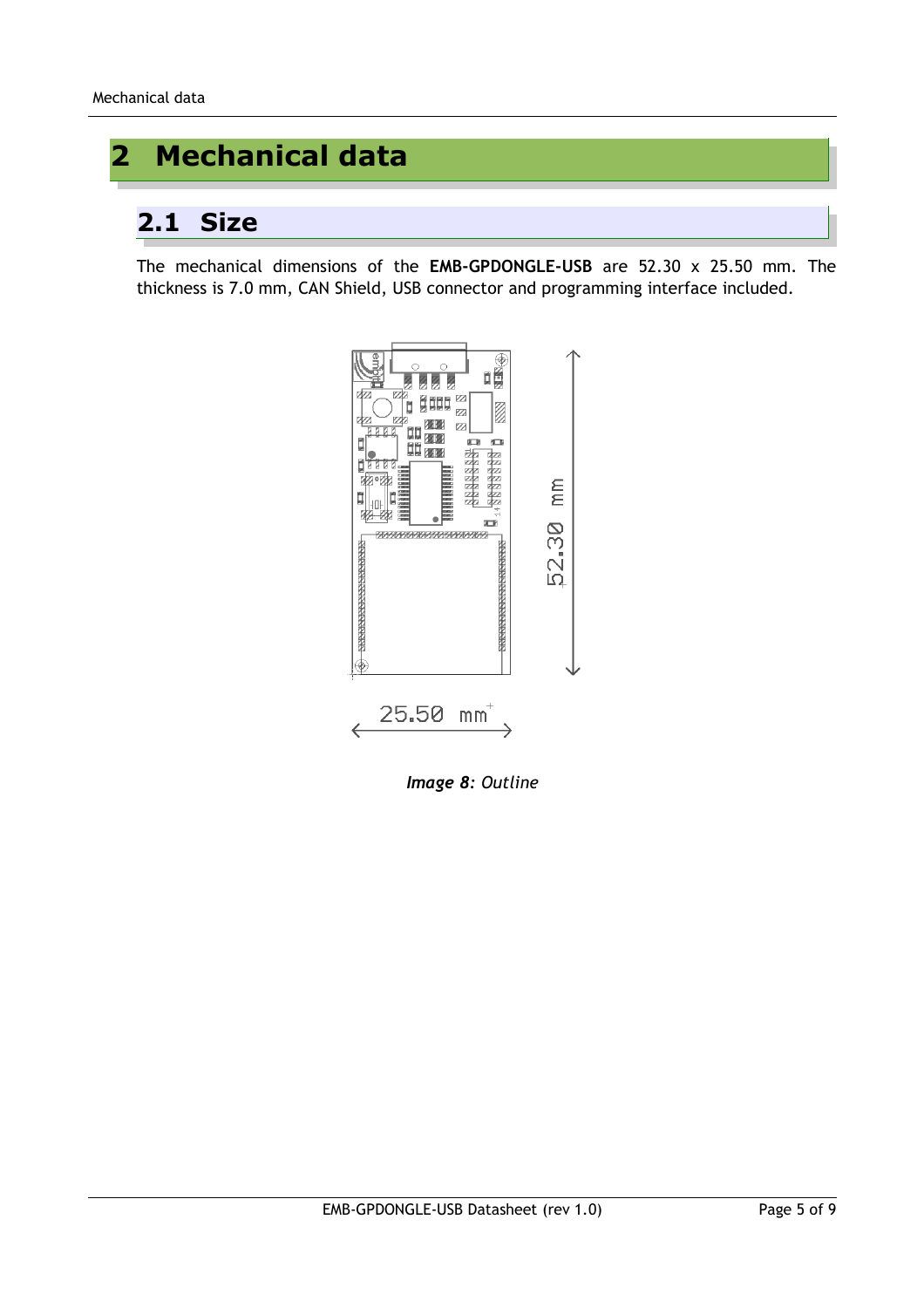# <span id="page-5-0"></span>**3 On board devices**

The **USB connector** of the EMB-GPDONGLE-USB is connected via a USB-to-UART transceiver to the pins #22-#25 of the embit wireless module; in the embit standard pinout, this corresponds to the UART #1 (besides the UART RX and TX lines, also RTS and CTS lines are connected).

The **LED** of the EMB-GPDONGLE-USB is connected to the pin #48 of the embit wireless module; in the embit standard pinout, this corresponds to a GPIO pin which can be driven high (LED on) or low (LED off).

The **push button** of the EMB-GPDONGLE-USB is connected to the pin #44 of the embit wireless module; in the embit standard pinout, this corresponds to a GPIO pin which can be employed as input; when the push button is released (rest condition), the pin #44 will be driven high by a pull-up resistor; when the push button is pressed, the pin #44 will be driven low.

The **32kHz crystal** of the EMB-GPDONGLE-USB is connected to the pins #49 and #50 of the embit wireless module and can be used to ensure higher clock stability of the microcontroller of the embit wireless module, both in deep sleep mode and in normal run mode.

The **optional non-volatile memory** of the EMB-GPDONGLE-USB is a Microchip® 25AA256 256Kbit EEPROM SPI. If the EMB-GPDONGLE-USB is ordered with this option, such memory will be connected as "slave device" to the pins #32-#35 of the embit wireless module.

Finally, the **embit programming interface** can be used to program the microcontroller of the embit wireless module soldered on the EMB-GPDONGLE-USB. For details please refer to the "embit-programming-interface.pdf" guide.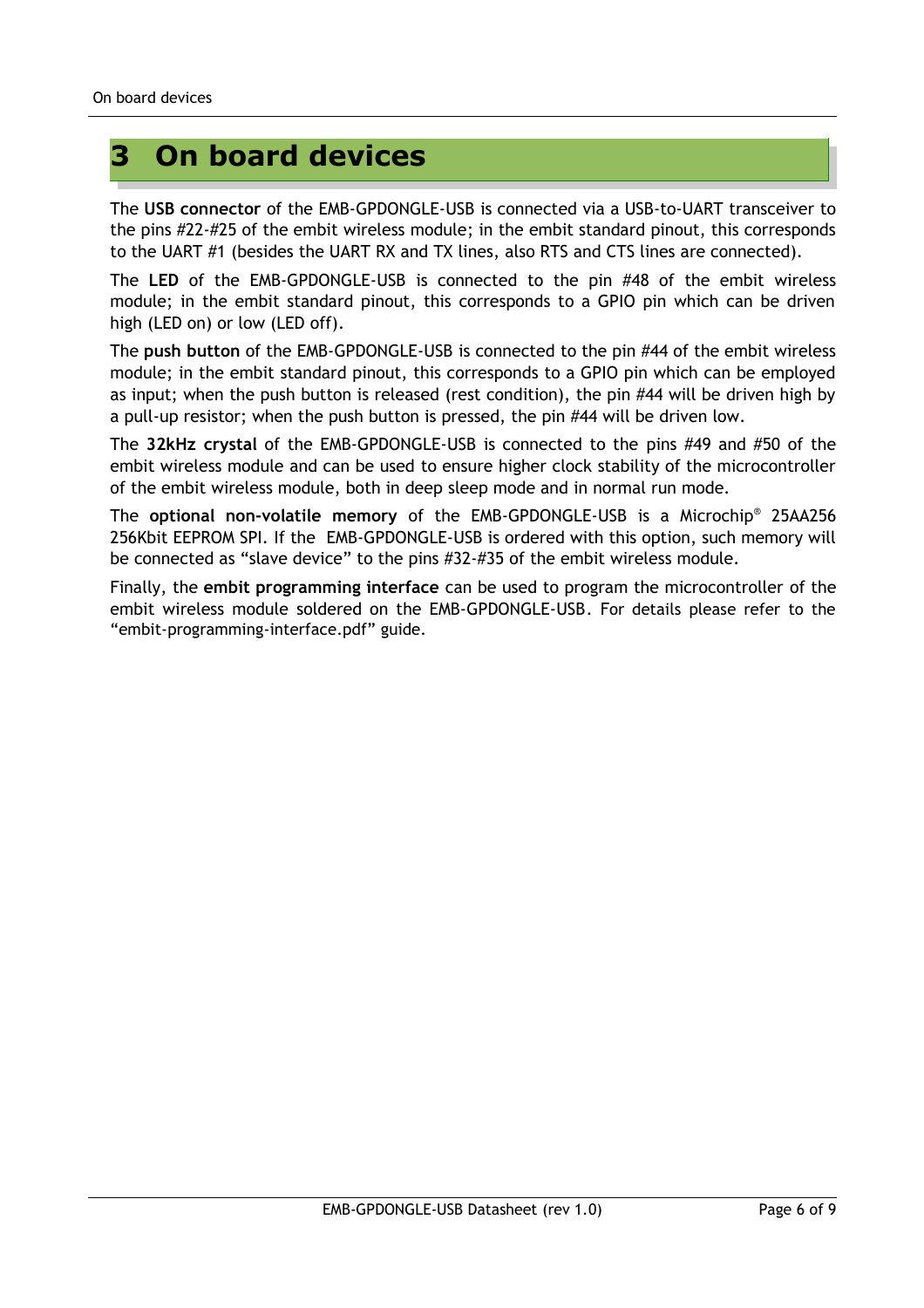## <span id="page-6-0"></span>**4 Electrical characteristics**

#### <span id="page-6-1"></span>**4.1 Absolute Maximum Ratings**

|                                      | Value        | Unit |
|--------------------------------------|--------------|------|
| Power Supply Voltage                 |              | Vdc  |
| Voltage on any pin (beside USB pins) | 3,6          | Vdc  |
| Storage Temp. Range                  | $-45 - +125$ | ٥Γ   |

#### <span id="page-6-2"></span>**4.2 Operating Conditions**

| Parameter                          | Min | <b>Tvp</b> | Max | Unit |
|------------------------------------|-----|------------|-----|------|
| Power Supply Voltage (Vcc)         |     |            |     | Vdc  |
| <b>Operating Temperature Range</b> | -40 |            | 85  |      |

#### <span id="page-6-3"></span>**4.3 Power Consumption**

| Mode             | Typ. value | Unit |
|------------------|------------|------|
| Normal operation | $15*$      | mA   |
| USB suspend      | $0.07^{*}$ | mA   |

\* The consumption does not take into account the power needed for the LED

#### <span id="page-6-4"></span>**4.4 Limitations**

Every operation involving a modification on the internal components of the device will void the warranty.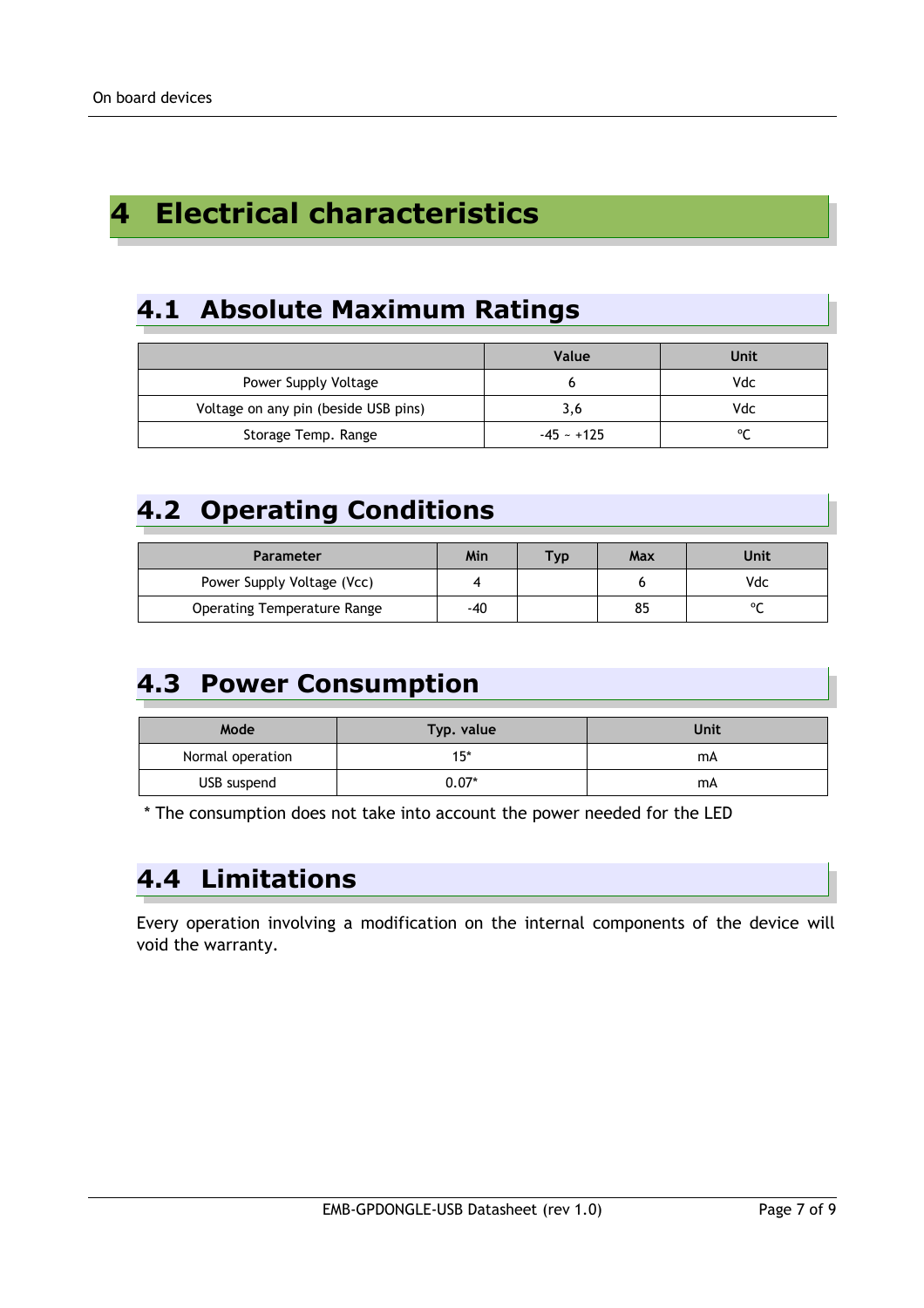# <span id="page-7-0"></span>**5 Ordering informations**

## <span id="page-7-1"></span>**5.1 Types**

| Part No.         | <b>Description</b>                                    |
|------------------|-------------------------------------------------------|
| EMB-GPDONGLE-USB | General-purpose USB dongle for embit wireless modules |

Related products:

| Part No.        | <b>Description</b>                                      |
|-----------------|---------------------------------------------------------|
| EMB-Z2531PA-USB | USB dongle specific for the EMB-Z2530PA wireless module |